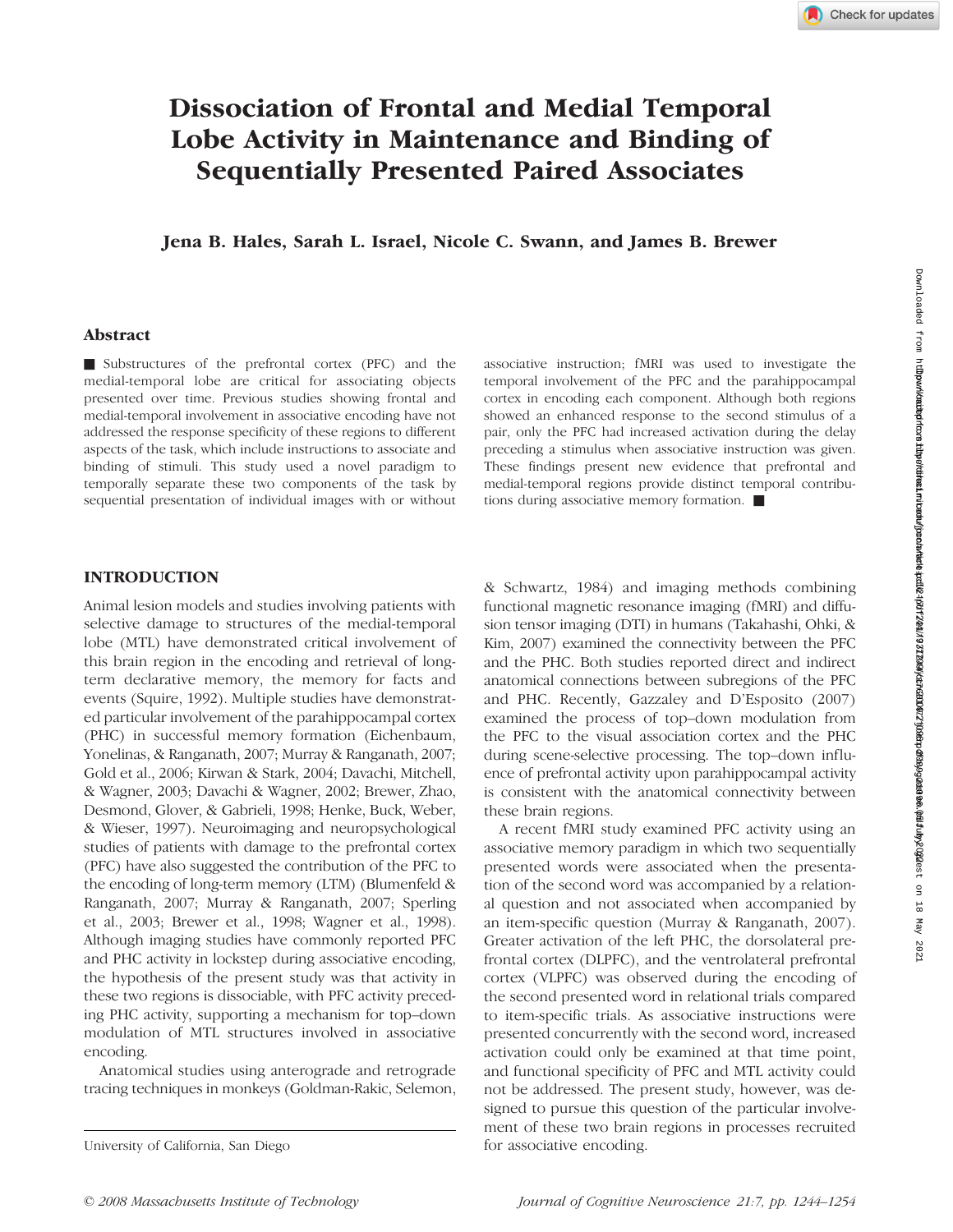In nonhuman primates, multiunit recording data suggest that PFC neurons play a role in associating temporally separate stimuli and show delay-period increases in activity (Deco, Ledberg, Almeida, & Fuster, 2005; Fuster, Bodner, & Kroger, 2000). Fuster et al. (2000) conducted extracellular recordings from bilateral regions of the dorsolateral frontal cortex while monkeys performed an audiovisual memory task. As monkeys learned the low tone–green and high tone–red associations, cells in this region showed the same relationship of firing to low and high tones as to green and red colors, respectively, with maintained activity during the delay between tones and associated colors. The presence of delay-period activity in medial-temporal regions, however, has been more controversial. Some studies report rarely seen increases in delay-period activity in medial-temporal regions such as the PHC in monkeys (Vidyasagar, Salzmann, & Creutzfeldt, 1991) or the hippocampus in rats early in the delay period (Hampson & Deadwyler, 2003), whereas other studies in monkeys report the presence of delay-period activity in medial-temporal regions (Young, Otto, Fox, & Eichenbaum, 1997; Cahusac, Miyashita, & Rolls, 1989; Watanabe & Niki, 1985). Despite the disagreement in the literature regarding MTL activity during the delay period in associative tasks, there is strong electrophysiological evidence for PFC activity during the delay period in rats and monkeys.

The present study further examines the involvement of the PFC and the PHC in the encoding of associative memory compared to single-item memory. Rapid eventrelated fMRI was used to identify the temporal involvement of the PFC and the PHC in encoding sequentially presented images with varying interstimulus intervals (ISIs). A plus-sign presented during some ISIs instructed participants to associate the image preceding and following the plus-sign as a pair. The timing separation between the plus-sign (instructing the subject to pair the previous image with the upcoming image) and the presentation of the second image (at which point the images can be associated) allowed temporal investigation of PFC and PHC involvement in associative memory encoding. After the scan, participants completed a recognition test examining associative and single-item memory. Based on previous findings, the hypotheses were that the PFC and the PHC would show greater activation during the encoding of paired versus unpaired images. Prefrontal activity was expected to precede parahippocampal activity supporting top–down influence on the PHC.

#### METHODS

# **Participants**

Thirteen healthy volunteers (mean age  $= 23.69, 3$  men) recruited from the University of California—San Diego (UCSD) community and the surrounding area were

enrolled in this study. Participants gave informed consent approved by the UCSD Institutional Review Board and had normal or corrected-to-normal vision. Twelve additional volunteers (mean age  $= 25.08$ , 6 men) were recruited for a behavioral pilot task.

## Stimuli

Stimuli included 256 color images of common objects which were presented individually while the participant was in the scanner. A plus-sign appeared between some of the stimuli. An additional 40 novel stimuli were used during the recognition test following the scan. Images were acquired from Rossion and Pourtois (2004) color Snodgrass images (www.nefy.ucl.ac.be/facecatlab/stimuli. htm) and Hemera object library (Hemera Technologies; Quebec, Canada).

#### Experimental Procedure

While in the scanner, participants were presented with individual images (each remaining on the screen for 2.5 sec) followed by jittered ISIs ranging from 0.5 to 11 sec (Figure 1A). Jitter was calculated to optimize the design (Dale, 1999; Dale & Buckner, 1997). Immediately following some of the images, a plus-sign appeared in the center of the screen for 0.5 sec. Participants were asked to remember the presented images and, if an image was followed by a plus-sign, to associate the image with the subsequent image as a pair. Participants were given a button box and were asked to press one button if the image represented a living object and the other button if the image represented a nonliving object. Image stimuli were presented in a series of four runs, each lasting 362 sec and containing 64 images. Over all four runs, 130 images were included in associated pairs and 126 images were unpaired. The presentation of stimuli varied pseudorandomly between paired and unpaired stimuli. For analysis purposes, but unannounced to the participants, paired and unpaired items were presented sequentially in multiples of two. For simplicity, stimuli preceding a plus-sign will be denoted as ''1P,'' and the stimuli following the plus-sign as ''2P.'' After a ''2P'' stimulus, the next image could be a ''1P'' (which would then be followed by a plus-sign and a ''2P''), or the next image could be an individual unpaired stimulus, denoted ''1U'' for unpaired. ''1U'' was always followed by ''2U''. This terminology is used in Figure 1 and throughout the analysis.

Following the scan, participants completed a recognition test (Figure 1B). Participants were shown an image and were asked to rate how well they remembered seeing that image during the scanner presentation, 1 being ''poorly'' and 5 being ''very well.'' This question was asked for each of the 256 images that the participant was shown while in the scanner plus 40 additional novel images. After rating each image, participants were shown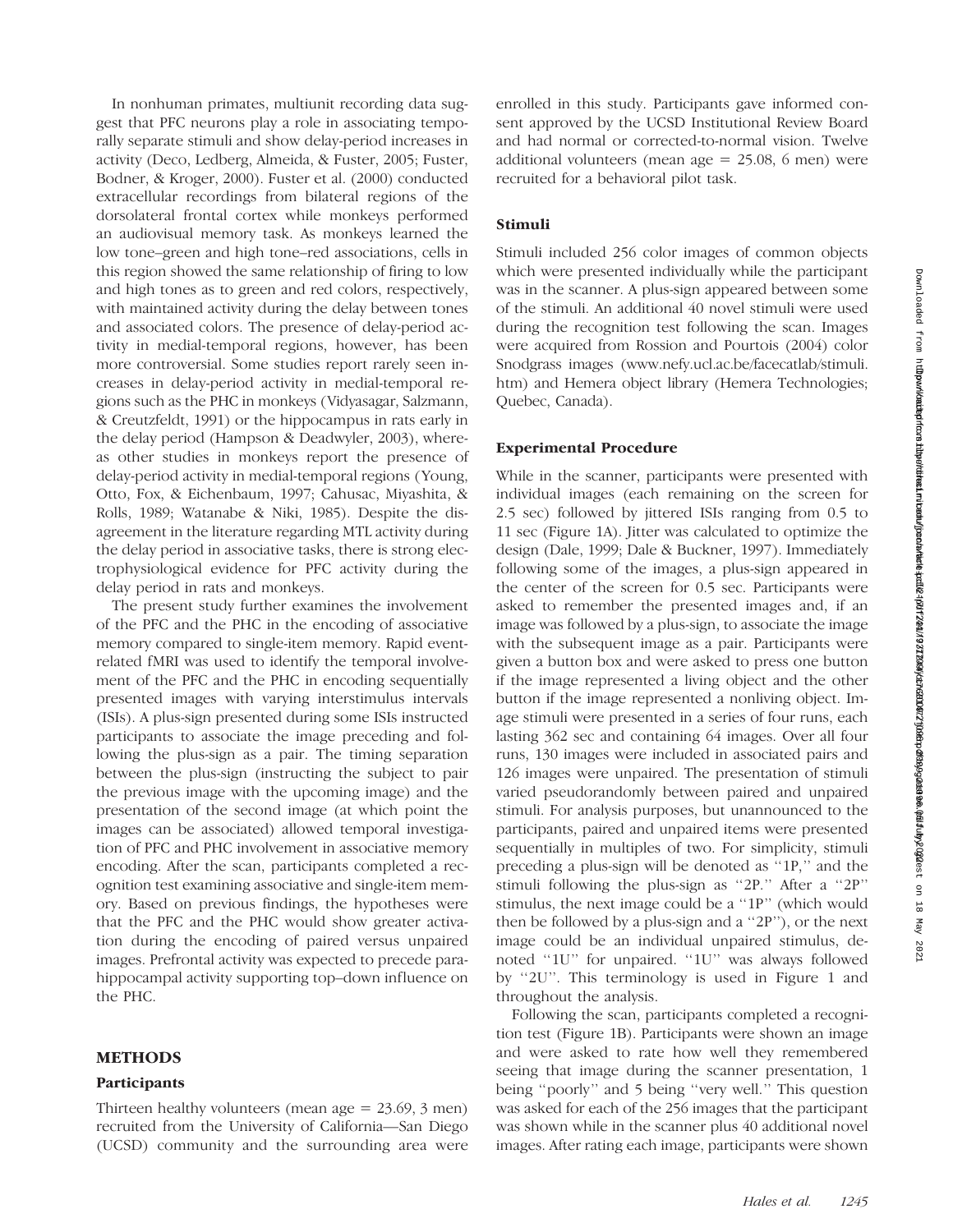

Figure 1. Experimental design. (A) Schematic depiction of the scanner presentation of two paired and two unpaired stimuli. For the first 0.5 sec of a 0.5- to 11-sec ISI, the associative memory instruction of a plus-sign is present between two images that should be paired (1P and 2P) and is not present between two images that should remain unpaired (1U and 2U). (B) Schematic depiction of the recognition test conducted following the scan. Participants were asked if they remember seeing the image in the scanner (''poorly'' if they think it is a novel item; ''very well'' if they remember seeing the item). If the image was presented in the scanner, participants were then shown a second screen with two choice images; they were asked to report which image (1 or 2) was the associated pair if the target image was paired or to report if the target image was unpaired (3).

two additional images, labeled "1" and "2," and were instructed to identify the pair of the originally presented image or to identify the original image as unpaired (option labeled ''3''). If the original image was novel, this question was skipped all-together and the next recognition image was presented. The postscan recognition test lasted approximately 30 min.

#### fMRI Parameters

Participants were scanned using a 3-T GE scanner at the Keck Center for Functional MRI at the University of California, San Diego. Functional images were acquired using a gradient-echo, echo-planar, T2\*-weighted pulse sequence (repetition time  $= 1.5$  sec; one shot per repetition; echo time = 30; flip angle =  $90^\circ$ ; bandwidth = 31.25 MHz). Twenty-two slices covering the brain were obtained perpendicular to the long axis of the hippocampus with  $4 \times 4 \times 7$  mm voxels. T1-weighted structural scans were acquired in the same plane as the functional scans and of the same voxel size. Structural images were also acquired using high resolution T1-weighted  $(1 \times 1 \times 1$  mm) magnetization-prepared rapid gradient-echo sequence.

#### Data Analysis

Data from each run were reconstructed using the AFNI (Cox, 1996) suite of programs. Slices were aligned temporally and then coregistered using a three-dimensional image alignment algorithm. A threshold mask of the functional data was used to eliminate voxels outside the brain. A series of functional images from separate runs were corrected for motion and concatenated. Two general linear models were constructed using multiple regression analysis. Each model included six motion regressors obtained from the registration process and additional task-related regressors in which impulse responses were modeled from the data for each of the stimulus conditions. The first general linear model included regressors for 1P, 2P, 1U, 2U condition correct and incorrect responses. The second general linear model included regressors for paired trials (1P and 2P with an ISI of 3.5 sec) and unpaired trials (1U and 2U with an ISI of 3.5 sec) (Daselaar et al., 2007; Schluppeck, Curtis, Glimcher, & Heeger, 2006). An ISI of 3.5 sec was selected because it was the most frequent jitter interval and allowed sufficient measurements for analysis. In addition, parameter estimates for all delay periods between two paired images with remembered associative properties were analyzed relative to all delay periods between two unpaired images using repeated measures ANOVA.

Only paired and individual unpaired images correctly identified during the postscan recognition test were included in the analysis of fMRI data. The hemodynamic response function was derived from the fMRI data using signal deconvolution and a defined time window following stimulus onset (AFNI Software; Cox, 1996). This time window was from 0 to 15 sec for single stimulus events, and 0 to 21 sec for two-stimulus trials with 3.5-sec ISIs. Standard landmarks were defined manually on the anatomical scans. Data from the anatomical and functional scans were then transformed into Talairach and Tournoux (1998) space by AFNI using nearest-neighbor interpolation. No spatial smoothing was performed. The areas under the hemodynamic response function for the following conditions were examined using voxelwise t tests (two-tailed) carried out across all 13 participants: (1) 2P versus 2U, (2) trials with two paired images with an ISI of 3.5 sec (with a plus-sign present for the first 0.5 sec of the ISI) versus trials with two unpaired images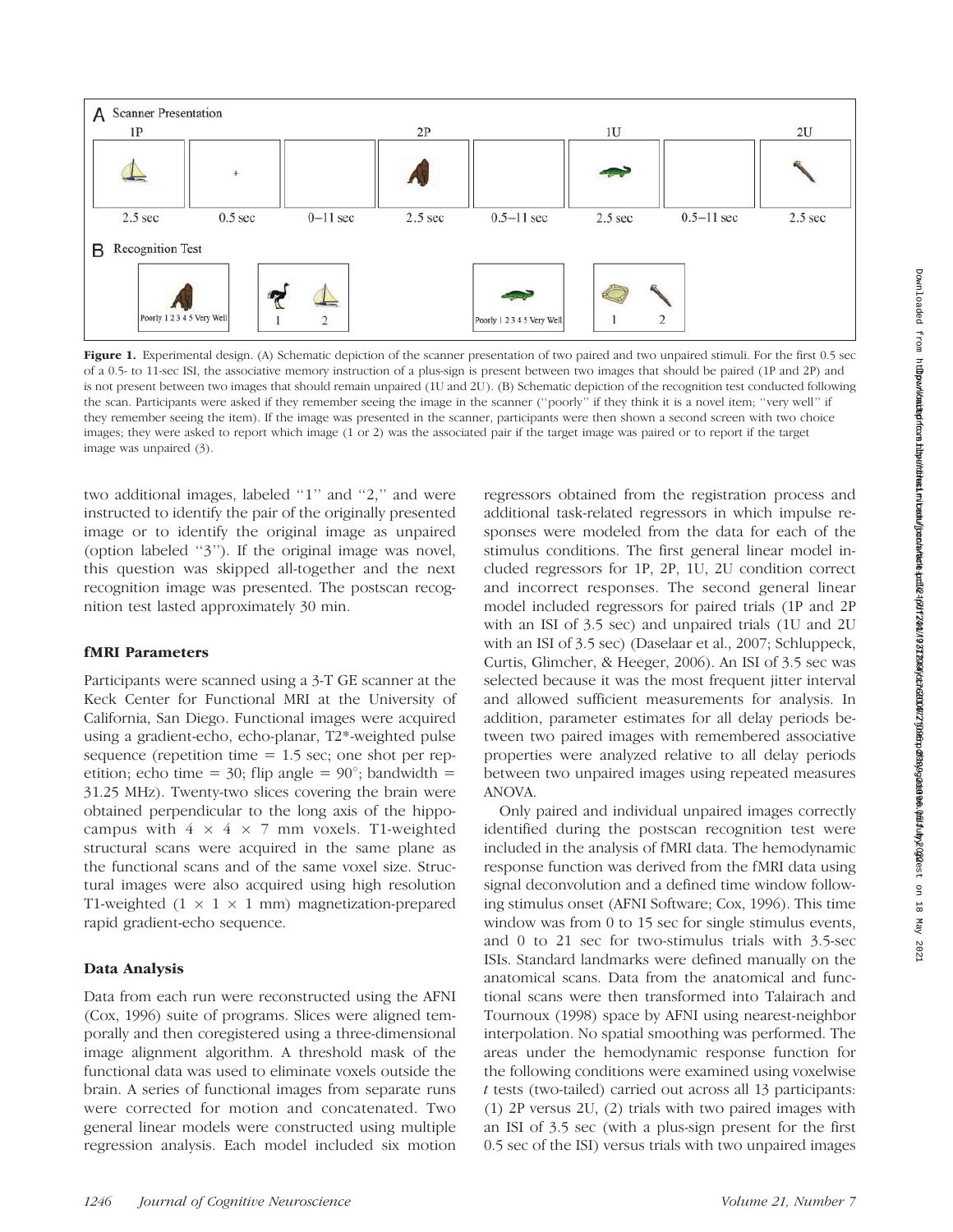with an ISI of 3.5 sec. Given the reduced number of trials with an ISI of 3.5 sec, all trials were included in this analysis. A voxelwise threshold of  $p < 0.01$  was used to identify significant regional activity. Analyses were restricted to clusters containing at least four voxels connected by face surfaces, yielding a significance value of  $p < .01$  when corrected for multiple comparisons across the whole brain. These clusters were used to create impulse–response plots displaying the temporal characteristics of the activation.

## RESULTS

## Behavioral Pilot Task

A behavioral pilot task was conducted to evaluate whether an instructional cue can effectively manipulate episodic associative memory for items presented sequentially and to ensure that incidental associations are not being made between proximally presented unpaired images. Following the encoding task, which was the same as was used for the imaging study, participants completed a postscan recognition task similar to that used in the current experiment, except for that they were asked which of two images was presented closest in time to the image they just saw during the previous item memory question. Participants identified the item presented adjacent in time when no associative cue had been presented at a low rate  $(60 \pm 4\%)$ , significantly below their performance in identifying the item presented adjacent in time when an associative cue had been presented  $(81 \pm 6\%; p < .001, t = 6.623)$ .

#### Behavioral Analysis

Eighty-two percent  $(\pm 3\%)$  of paired stimuli were recognized with a high degree of confidence (subject response of 4 or 5), and for those recognized items, the correct associated pair was identified at a rate of 71%  $(\pm 4\%)$ . Unpaired items were recognized with a high degree of confidence at a rate of  $73\%$  ( $\pm 4\%$ ). Data for correctly identified paired and unpaired items were included in the fMRI analysis. Subjects incorrectly identified novel images as recognized at a rate of  $11\%$  ( $\pm 3\%$ ).

## fMRI Analysis

Based on previous studies that have found activation in the MTL structures as well as in regions of the PFC during the encoding of associated items (Dickerson et al., 2007; Murray & Ranganath, 2007; Tendolkar et al., 2007; Gold et al., 2006; Staresina & Davachi, 2006; Law et al., 2005; Meltzer & Constable, 2005; Prince, Daselaar, & Cabeza, 2005; Pihlajamaki et al., 2003; Sperling et al., 2003; Yonelinas, Hopfinger, Buonocore, Kroll, & Baynes, 2001; Dolan & Fletcher, 1997; Henke et al., 1997; Rombouts et al., 1997), analysis was focused on these brain regions.

For the present study, parahippocampal regions were predicted to show greater activation during the encoding of 2P stimuli (items paired with the preceding stimulus) than during the encoding of 2U stimuli (items not paired with the preceding stimulus and which only follow unpaired stimuli). Prefrontal regions, specifically the DLPFC and the VLPFC, were also predicted to show increased activation during the encoding of 2P stimuli.

Activation during the viewing of 2P stimuli was compared to activation during the viewing of 2U stimuli. This contrast between processing 2P versus 2U stimuli revealed left PHC activation ( $p < .01$ ; Figure 2A, B). The impulse–response curve for 2U indicated PHC activity during single-item encoding as well as during associative encoding; however, the activity in this region was greater during the encoding of 2P stimuli (Figure 2C).

Previous studies reported that the DLPFC (Brodmann's area 9, 46) is active during encoding of individual items (Staresina & Davachi, 2006; Brewer et al., 1998), and such activity is further increased by associative memory conditions (Murray & Ranganath, 2007). Consistent with these findings, greater activation of the DLPFC during encoding of 2P stimuli relative to the encoding of 2U stimuli was observed ( $p < .01$ ; Figure 3A, B). Similar to PHC involvement, the DLPFC was active during the encoding of all remembered images; however, the activation was greatly enhanced during associative encoding of 2P (Figure 3C). Activity in the VLPFC was also analyzed for this contrast between the encoding of 2P stimuli and 2U stimuli. Similar to activity in the DLPFC, there was an increase in activation in the VLPFC (Brodmann's area 44, 45, 47) during the encoding of 2P stimuli ( $p < .01$ ; Figure 3A, B). However, the VLPFC did not show significant activity for 2U stimuli ( $p > .05$ ). Examination of the time course of activity in the VLPFC also showed a small response for 2U stimuli that did not reach significance (Figure 3D). A complete list of regions of activation for this contrast is listed in Table 1.

Analyses were also performed comparing activity during the encoding of trials with two paired images versus trials with two unpaired images, allowing for the examination of activity differences during the ISI. The time course of activity was examined beginning with the presentation of the first paired (1P) or unpaired (1U) image followed by a 3.5-sec ISI and the presentation of the second image (i.e., 2P or 2U, respectively). Although ISIs varied between 0.5 and 11 sec due to jitter, trials with 3.5-sec ISIs were used for this comparison. The same functional regions of interest as were previously discussed were also predicted to be important in this contrast.

The comparison between the encoding of two paired stimuli and two unpaired stimuli showed increased activity in two frontal regions, the left DLPFC (Figure 4A, B) and the left medial frontal cortex (Figure 4E, F) during the paired trials ( $p < .01$ ). The time course of activity in the left DLPFC showed a similar response for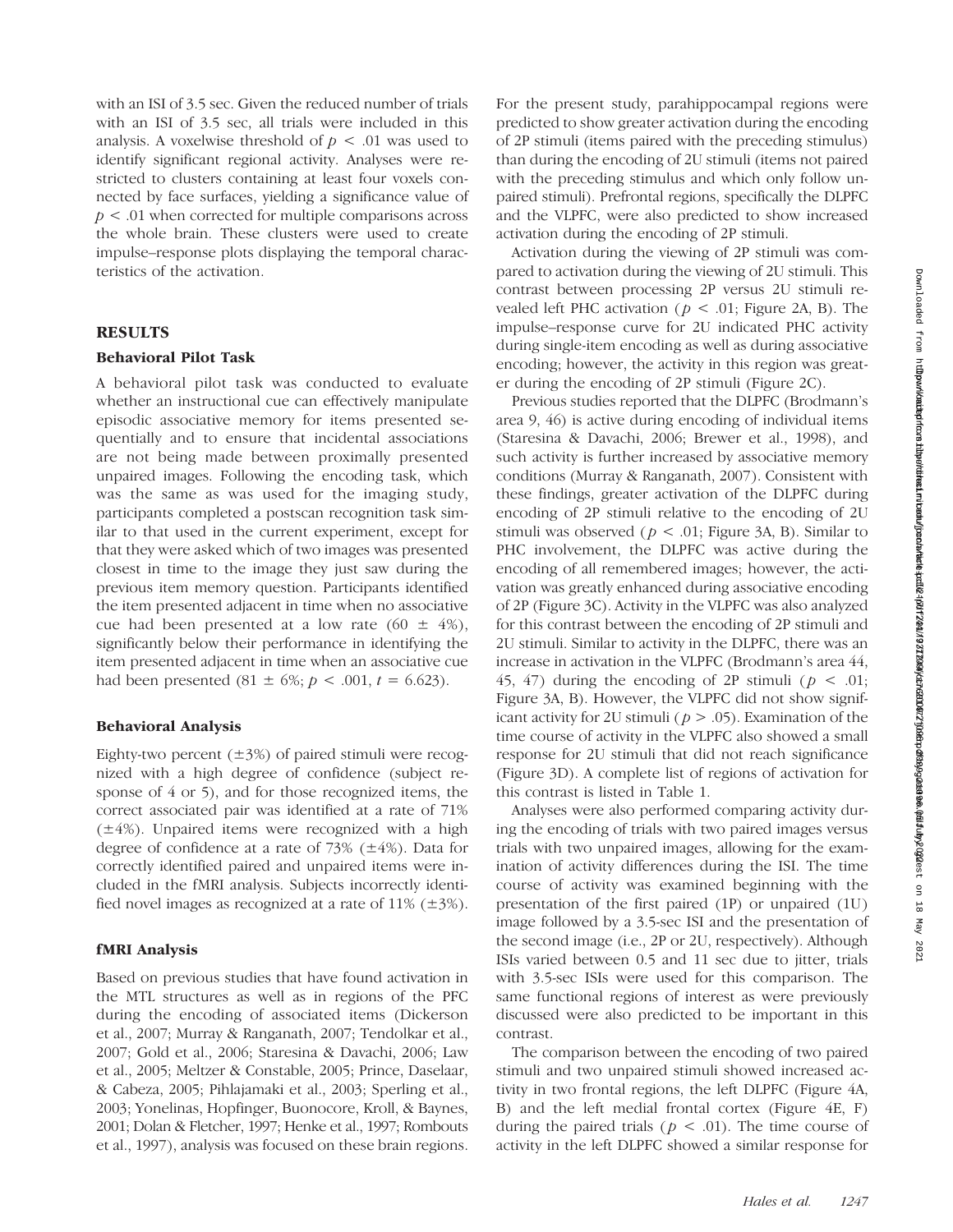Figure 2. Increased activity in the left PHC during the encoding of the second paired (2P) stimuli versus the second unpaired (2U) stimuli. Statistical activation maps illustrating greater activation ( $p < .01$ ) during the encoding of 2P versus 2U stimuli are superimposed on sagittal (A) and coronal (B) slices of mean anatomical scan images across all 13 subjects; arrows indicate the left PHC cluster used for time-course analysis. (C) Time course of activity in the left PHC beginning with the onset of 2P stimuli (blue) and 2U stimuli (pink) demonstrates activity during item encoding, with increased activity during associative encoding. The time of stimulus presentation is represented by the light blue block. The  $\nu$ -axis represents percent signal change, the  $x$ -axis is time in seconds (sec), and the error bars represent the standard error of the mean.

Figure 3. Increased activity in the left DLPFC and the left VLPFC during the encoding of the second paired (2P) stimuli versus the second unpaired (2U) stimuli. Statistical activation maps illustrating greater activation ( $p < .01$ ) during the encoding of 2P versus 2U stimuli are superimposed on sagittal (A) and coronal (B) slices of the mean anatomical scan images across all 13 subjects; arrows indicate left DLPFC (green) and left VLPFC (blue) clusters used for time-course analysis. (C) Time course of activity in the left DLPFC beginning with the onset of 2P stimuli (blue) and 2U stimuli (pink) demonstrating activity during item encoding, with increased activity during associative encoding. The time of stimulus presentation is represented by the light blue block. (D) Time course of activity in the left VLPFC for the same comparison demonstrates activity only during associative encoding, with no significant response during the encoding of individual items.



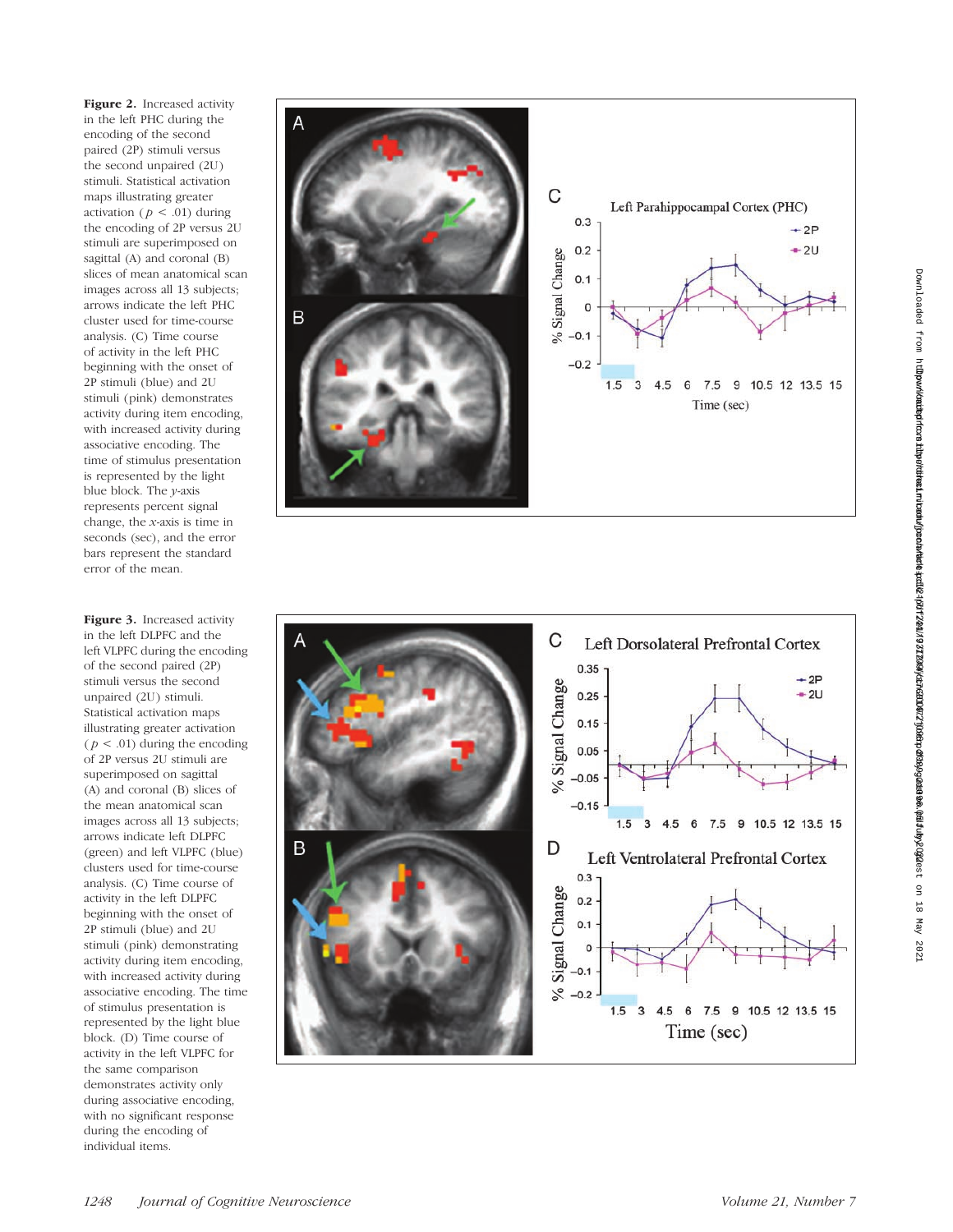|                                | # Volume | $\mathcal{X}$ | $\mathcal{Y}$   | $\boldsymbol{z}$ | t       |
|--------------------------------|----------|---------------|-----------------|------------------|---------|
| L DLPFC (BA 9/46)              | 3904     | $-46$         | 14.4            | 25.5             | 5.54    |
| L VLPFC $(BA 45)$              | 2816     | $-46.6$       | 22.1            | 5                | 5.49    |
| L Superior frontal<br>(BA 6)   | 2624     | $-4.5$        | 11.3            | 52.4             | 6.65    |
| L Middle frontal<br>(BA 6)     | 2176     | $-25.6$       | 0.2             | 51.6             | 7.18    |
| L Angular (BA 39)              | 1344     | $-28.6$       | $-60.3$         | 32.2             | 4.60    |
| L Parahippocampal<br>(BA 36)   | 896      | $-26.3$       | $-35.3$         | $-14.8$          | 5.55    |
| L Middle occipital<br>(BA 19)  | 640      |               | $-48.9$ $-57.9$ | $-3$             | 4.12    |
| R Cingulate (BA 31)            | 640      | 26.4          | $-48.8$         | 25.1             | 4.11    |
| L Middle temporal<br>(BA 21)   | 576      | $-53$         | $-30.8$         | $-6.1$           | 5.93    |
| R Cerebellum                   | 512      | 29.7          |                 | $-51.7 -27.9$    | 5.12    |
| R Supramarginal<br>(BA 40)     | 512      | 51.1          | $-47.3$         | 33.4             | $-3.95$ |
| L Inferior temporal<br>(BA 20) | 448      | $-50.3$       | $-51.7$         | $-13.6$          | 4.90    |
| L Inferior parietal<br>(BA 40) | 448      |               | $-48.5$ $-32.1$ | 35.5             | 5.55    |
| R Insula (BA 47)               | 384      | 31.4          | 17.3            | 2.5              | 4.03    |
| L Inferior parietal<br>(BA 40) | 320      | $-42$         | $-49.6$         | 45.9             | 3.68    |
| L Caudate                      | 256      | $-14$         | 10.2            | 4.1              | 3.25    |
| R Supramarginal<br>(BA 40)     | 256      | 54            | $-51.1$         | 20.2             | $-4.18$ |
| L Supramarginal<br>(BA 40)     | 256      | $-41$         | $-43$           | 35.2             | 3.92    |
| L Precentral $(BA 6)$          | 256      | -46           | $-0.7$          | 48.8             | 4.74    |

1P and 1U (4.5–7.5 sec). In the unpaired trial, the activation decreased during the ISI and then increased during the presentation of 2U with a time course similar to that of 1U. In contrast, the paired trial showed sustained DLPFC activity throughout the ISI and rising further with the onset of 2P (Figure 4C). The time course of activity during paired and unpaired trials diverged at 7.5 sec, corresponding to the instruction to associate the 1P stimulus with the following stimulus. The larger activation during the encoding of 2P relative to that of 2U, seen in Figure 4C, was the result of increased size of response in addition to the increase in baseline (revealed when all jittered ISI trials are analyzed with separate covariates for paired and unpaired ISIs modeled as sustained responses; Figure 4D).

The left medial frontal cortex showed a similar increase in activity following the plus-sign in the paired trials (Figure 4E, F). Much like the left DLPFC, the response curve for the left medial frontal cortex showed a matched response for 1P and 1U, with divergence occurring at the instruction to associate and a further increase in response during the presentation of 2P (Figure 4G). Figure 4H illustrates the larger left medial frontal response during the encoding of 2P than during 2U (for a complete list of regions of activation for this contrast, see Table 2).

No significant clusters were identified in the PHC using the comparison of the above subset of trials containing two paired or two unpaired stimuli with 3.5-sec ISIs  $(p > .05)$ . In addition, when ISIs spanning all delay periods were analyzed, the left DLPFC showed a significant increase in activity during the delay period between two paired images ( $p < .05$ ,  $t = 2.195$ ). However, there was no significant difference in activity during the delay periods between paired images and between unpaired images in the left PHC ( $p = .51$ ,  $t = 0.673$ ). An interaction analysis between these two delay-period conditions for each brain region showed a significant Region  $\times$  Condition interaction ( $p < .05$ ).

# DISCUSSION

The present study is the first to examine temporal contributions of the PFC and the PHC in associative memory encoding by separating the associative instruction from the time at which binding may occur. Activity in the PFC and the PHC was analyzed while subjects were instructed to encode sequentially presented stimuli as paired or as separate items. Contrasts between the encoding of 2P and 2U stimuli and the encoding of paired and unpaired trials with a 3.5-sec ISI were examined. The left PHC and DLPFC were active for all correctly encoded stimuli, with increased activity during 2P encoding versus 2U encoding. In contrast, the left VLPFC was significantly active during 2P, but not during 2U encoding.

# Declarative Memory Encoding with Associative Instruction

In the present study, participants were instructed only to associate two stimuli when a plus-sign intervened; all other stimuli were to be remembered as single items. Although it is possible that associations can develop between sequentially presented images with or without associative instruction, episodic associative memory was improved by the presence of the cue. In addition, subsequent recognition of individual stimuli was improved by the presence of the cue (paired items recognized at a rate of 82%, and unpaired items recognized at a rate of 73%;  $p \leq 0.01$ . Thus, the instruction to associate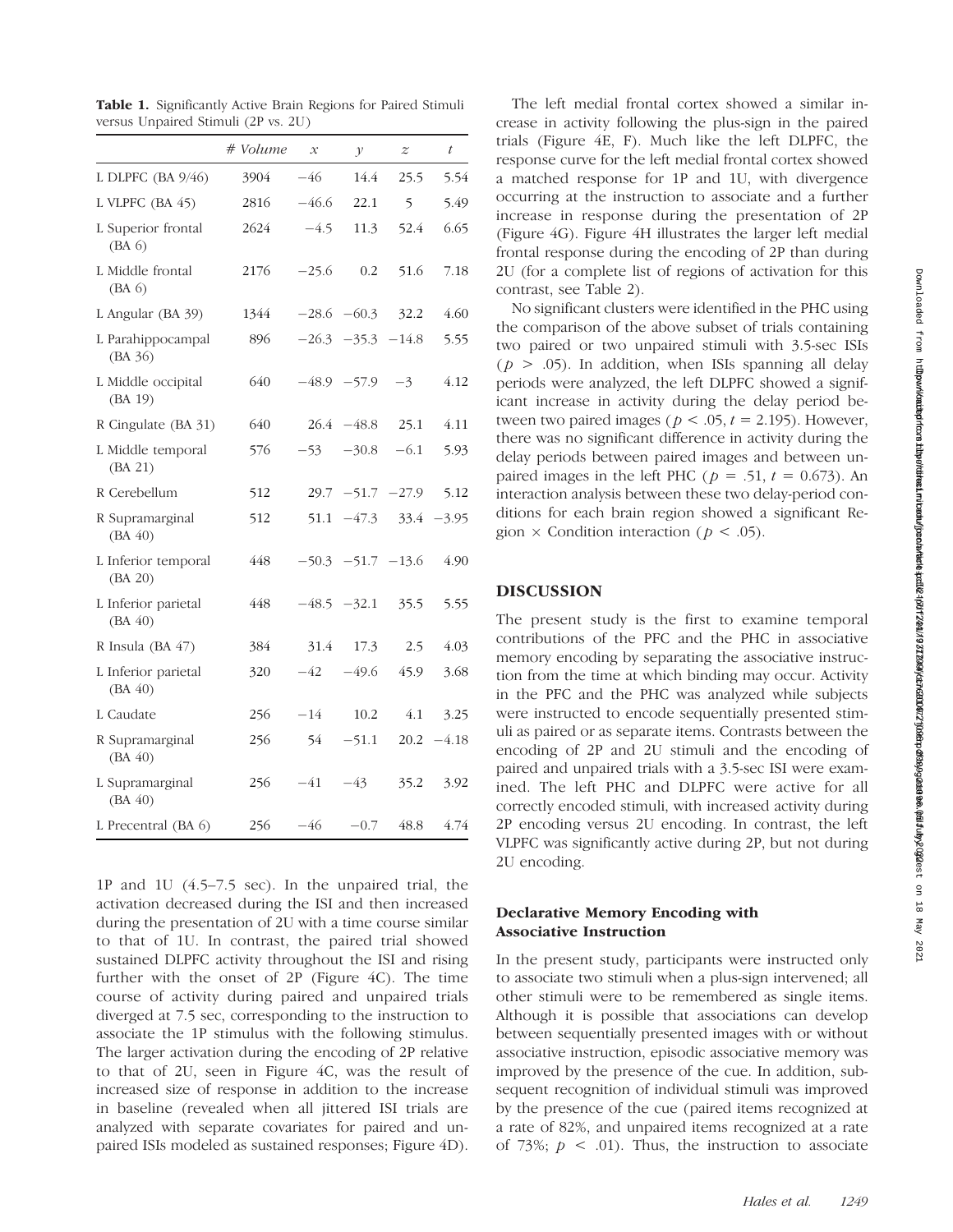

Figure 4. Initiation of activity increase in the left DLPFC and the left medial frontal cortex at onset of associative memory instruction. Statistical activation maps illustrating greater activation ( $p < .01$ ) during the encoding of two paired images (with a 3.5-sec ISI) versus two unpaired images (with a 3.5-sec ISI) are superimposed on sagittal (A, E) and coronal (B, F) slices of mean anatomical scan images across all 13 subjects; arrows indicate the left DLPFC (A, B) and left medial frontal (E, F) clusters used for time-course analysis. (C, G) Time courses of activity in the left DLPFC (C) and the left medial frontal cortex (G) beginning with the onset of the first image of two paired images (blue) and the first image of two unpaired images (pink) demonstrate divergence at the onset of associative instruction. The time of stimulus presentation is represented by the light blue block, and the time of associative instruction presentation is represented by the green block. (D, H) Time courses of activity in the left DLPFC (D) and the left medial frontal cortex (H) during the presentation of 2P (blue) and 2U (pink) stimuli illustrate the enhanced response to the second stimulus in the associated condition. The time of stimulus presentation is represented by the light blue block.

modulates episodic memory performance along with its enhancement of brain activity.

Using sequential presentation of single images, semantic information was balanced across stimuli. However, the instruction to associate may engage verbal processes when nameable stimuli are used. It is possible that using nonverbal stimuli could result in different patterns or degrees of left frontal lobe activation. The left lateralization reported in the present study with nameable stimuli is, on one hand, similar to that reported in other encoding studies using verbal stimuli (Blumenfeld & Ranganath, 2007; Murray & Ranganath, 2007; Sperling et al., 2003; Wagner et al., 1998). On the other hand, the data are also in agreement with the revised Hemispheric Encoding/Retrieval Asymmetry model (Habib, Nyberg, & Tulving, 2003), which would predict left-sided activation for encoding regardless of stimulus type. The paradigm presented here could be adapted to address such questions through the use of nonverbal stimuli.

## Increased PHC Activity during Associative Encoding

The involvement of particular MTL substructures in various aspects of long-term memory is debated in the literature (Eichenbaum et al., 2007). The present study showed PHC activity during encoding of individual images and pairs of associated images; however, this region showed selectivity through an increased response

during associative encoding relative to individual-item encoding. These results complement other studies demonstrating PHC involvement in item encoding with enhanced activity during associative encoding (Murray

|  | <b>Table 2.</b> Significantly Active Brain Regions for Two Paired |  |  |
|--|-------------------------------------------------------------------|--|--|
|  | Stimuli (3.5-sec ISI) versus Two Unpaired Stimuli (3.5-sec ISI)   |  |  |

|                                | # Volume | $\mathcal{X}$ | $\mathcal V$        | $\boldsymbol{z}$     | t    |
|--------------------------------|----------|---------------|---------------------|----------------------|------|
| L DLPFC $(BA 9)$               | 4480     | $-47.3$       | 7.5                 | 35.3                 | 5.93 |
| L Angular (BA 39)              | 3584     |               | $-32.6$ $-56.4$     | 35.5                 | 5.82 |
| L Medial frontal<br>(BA 6)     | 1280     | $-5.4$        | 5.3                 | 52.5                 | 6.71 |
| L Middle temporal<br>(BA 21)   | 704      |               | $-47 - 46.6$ 5.8    |                      | 4.50 |
| L Fusiform (BA 37)             | 512      |               | $-37.4$ $-43.3$     | $-8.6$               | 4.05 |
| R Cuneus (BA 19)               | 512      | 19            |                     | $-83.9$ 30.7 $-3.79$ |      |
| R Superior temporal<br>(BA 39) | 512      |               | $32.1 - 52.7$       | 31.6                 | 5.18 |
| R Cerebellum                   | 384      | $1 \quad$     |                     | $-38.1 -14.8$        | 3.91 |
| L Middle frontal<br>(BA 6)     | 384      |               | $-27.3$ $-7.1$ 46.2 |                      | 3.80 |
| L Middle temporal<br>(BA 39)   | 320      |               | $-39.5$ $-50.2$     | 10.9                 | 5.39 |
| L Superior frontal<br>(BA 10)  | 320      | $-31.6$       | 48.8                | 17.7                 | 3.68 |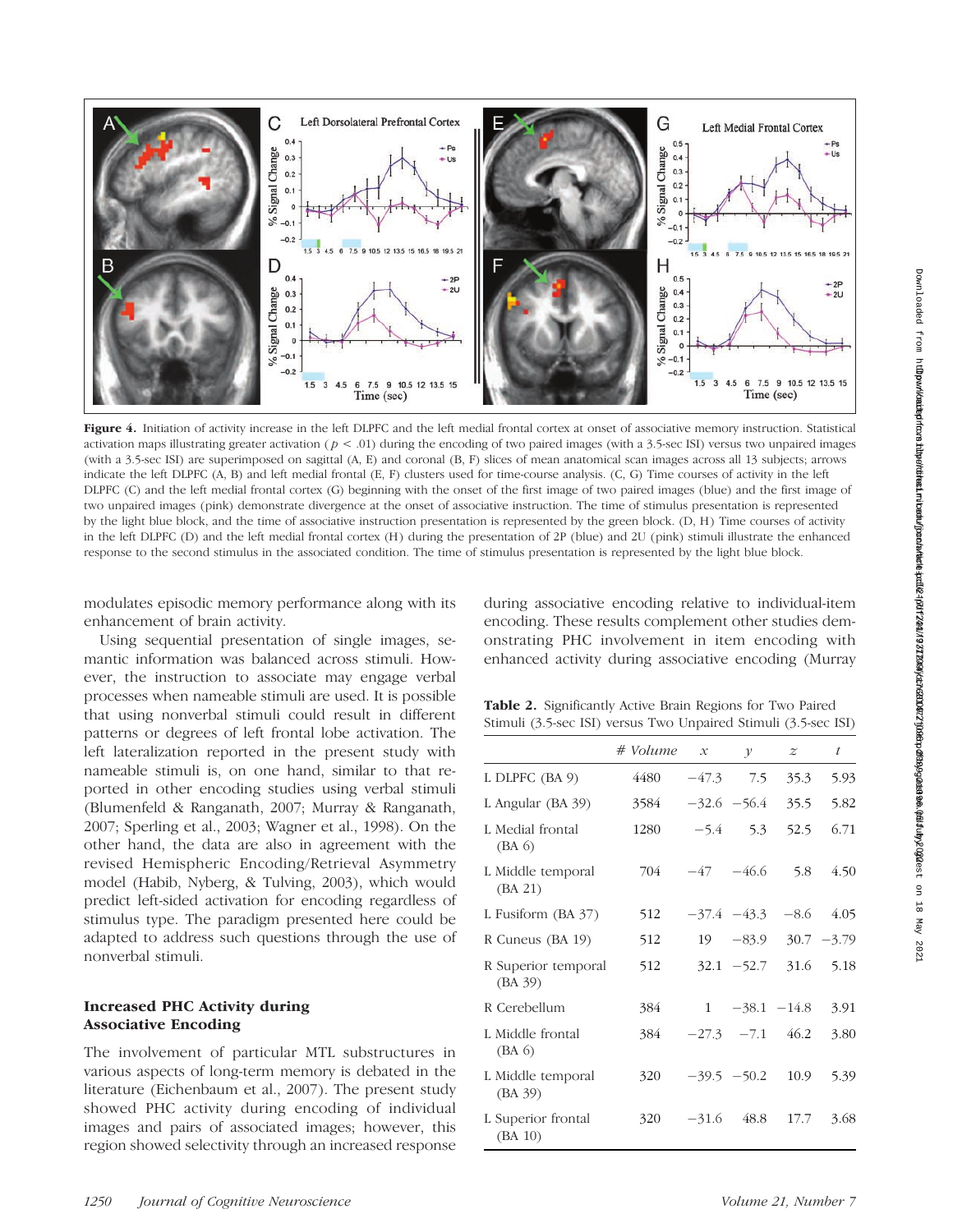& Ranganath, 2007; Kirwan & Stark, 2004). Using a different paradigm where three words were presented concurrently under instructions to repeat the words throughout the trial or to order the words according to their desirability, different patterns of brain activity were reported (Davachi & Wagner, 2002). Bilateral hippocampus was active for both encoding tasks, whereas the right entorhinal and bilateral parahippocampal gyri were more active during the repetition task. Although only the reordering task is described as using relational processing, both tasks could involve associative encoding. The cognitive strategies adopted to perform each type of task, however, will differ. The current study, which requires the association of two nameable visual stimuli, involves a cognitive strategy that is perhaps more similar to the repetition condition than to the reorder condition of the previous study (Davachi & Wagner, 2002). Therefore, the presence of parahippocampal activity in both the present study and in the repetition task in the previous study could reflect a common strategy.

### PFC Activity and Dissociation of Substructures

Results from the current study showed increased DLPFC and VLPFC activity during the encoding of stimuli under associative conditions and revealed that enhancement of DLPFC activity begins at associative memory instruction. The noted further increase in DLPFC and VLPFC activity during 2P stimuli agrees with the present literature. The DLPFC is also active during the encoding of unpaired stimuli, whereas the VLPFC does not significantly respond to unpaired stimuli. This dissociation differs from previous results examining regional specificity within the PFC.

Previous studies have examined dissociations between regions of the PFC in relational and item-specific memory encoding (Murray & Ranganath, 2007; Blumenfeld & Ranganath, 2006). In an fMRI study using pairs of sequentially presented words, the second word was accompanied by a question prompting the participant to (1) relate the two words together (''relational trial'') or (2) semantically evaluate the second word (''itemspecific trial'') (Murray & Ranganath, 2007). A dorsal– ventral dissociation was reported in lateral PFC activation. Both regions showed increased activation for encoding relational words versus item-specific words. VLPFC activity also predicted both successful relational and itemspecific encoding, whereas DLPFC activity only predicted successful relational encoding. An earlier study examined the function of the DLPFC in long-term memory formation using a paradigm where three words were presented with the instruction either to rehearse the words or to reorder them according to the weight of the object (Blumenfeld & Ranganath, 2006). Based on results showing increased DLPFC activity during the encoding of reorder trials relative to rehearse trials and for the encoding of reorder trials where words were subsequently remembered, this study concluded that the DLPFC is involved in encoding organizational information. There are, however, several key differences between the current study and previous studies examining subregional contributions of the PFC to long-term memory.

The purpose of the present study was to examine the contributions of the PFC and the PHC in the encoding of pairs of associated images versus the encoding of unpaired images. Differences in activation between remembered compared to forgotten images were not the focus of the current study, and will be a topic of future investigation. Only correctly encoded images, as determined by the recognition task, were included in the analysis. A design optimized to examine subsequent memory-related activity might reveal different results. For example, activity seen in the DLPFC for the encoding of unpaired images might not differ based upon subsequent memory performance. Such results would then support previous findings of DLPFC activity predicting successful associative, and not individual-item, encoding.

Results from the current study show that the VLPFC does not significantly respond to the encoding of subsequently remembered unpaired images. These observations appear to differ from those of previous studies, which report VLPFC involvement in successful encoding of relational and item-specific memory (Murray & Ranganath, 2007) and memory for word rehearsal and reordered words (Blumenfeld & Ranganath, 2006). However, small differences in VLPFC cluster location may be relevant. The location of DLPFC activity (BA 46, 9) in the present study is very similar to the location of DLPFC activity in the previous studies, but the peak location of VLPFC activity (BA 45) is more anterior in the present study. One study separated the VLPFC into two different clusters, the anterior VLPFC (BA 47, 45), with a location similar to the current study, and the posterior VLPFC (6, 44), and although both clusters were predictive of subsequent memory for reorder trials, only the posterior cluster was predictive of subsequent memory for rehearse trials (Blumenfeld & Ranganath, 2006). Another study that also reports VLPFC activation predictive of subsequent memory for item-specific trials also describes a VLPFC cluster that appears more posterior than the VLPFC cluster in the present study (Murray & Ranganath, 2007).

The points discussed earlier in the discussion concerning the differences between three-word reordering/ rehearsal paradigms and the present paradigm regarding activation in the PHC are also relevant when discussing dissociations in PFC activity. Rehearsing and reordering words may each involve associative memory, with reordering implementing additional working memory components. Rehearsal could establish a phonological association, whereas reordering may create visual and spatial associations. Although both types of trials may involve associative memory formation, each may utilize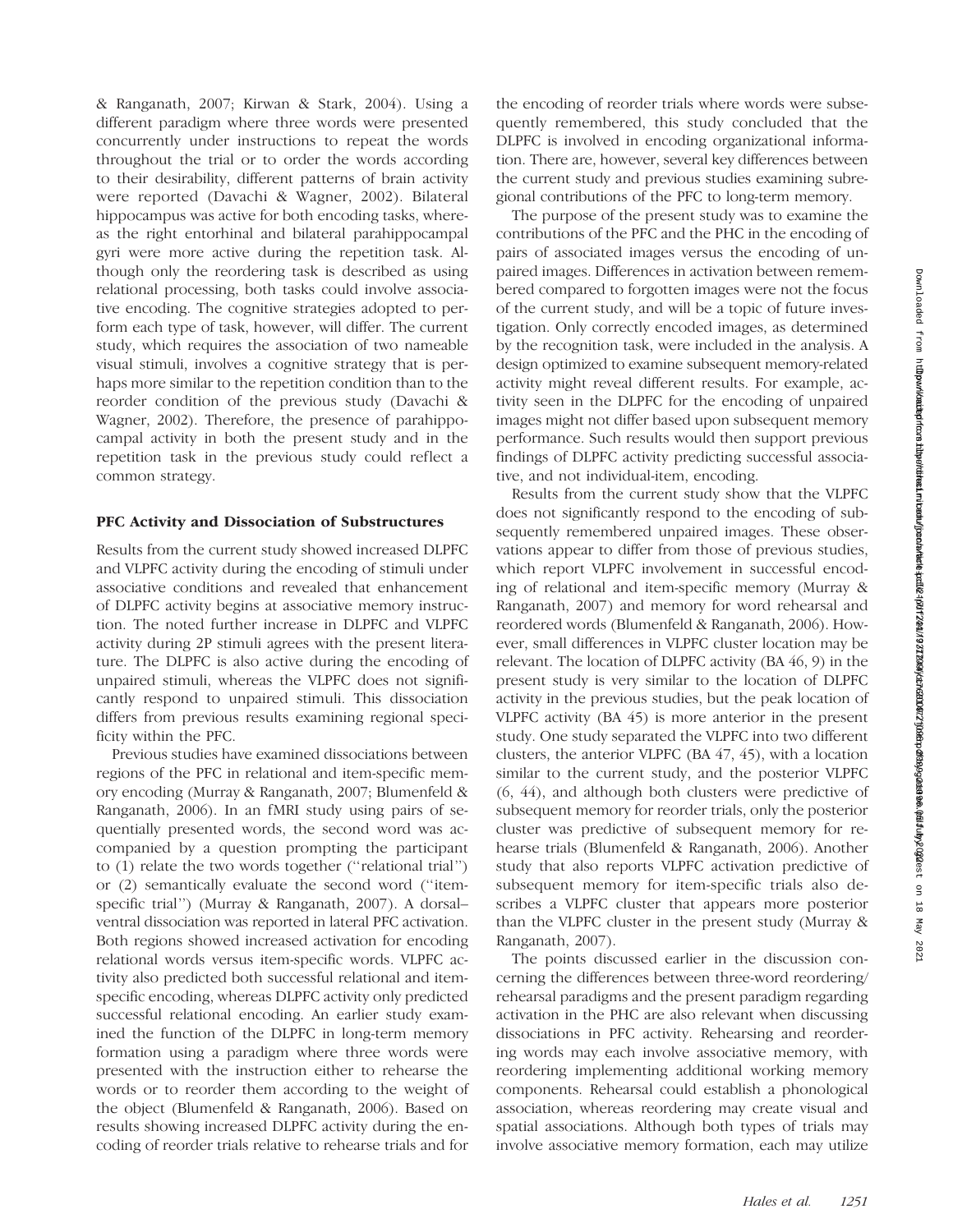different organizational strategies resulting in differential VLPFC activity. In contrast, the DLPFC has been shown to be involved in task switching (Loose, Kaufmann, Tucha, Auer, & Lange, 2006; Vanderhasselt, De Raedt, Baeken, Leyman, & D'haenen, 2006; Smith, Taylor, Brammer, & Rubia, 2004; Sylvester et al., 2003). The above studies examining associative memory formation, as well as the present study, require a switch in task as instructed by a cue, which may contribute to the overlapping activity of the DLPFC despite the differences in study design.

#### Top–Down Influence of the PFC on PHC Activity

The sequential presentation of stimuli and an intervening plus-sign allowed for temporal separation of the neural activity related to (1) instructions to associate and (2) presentation of the second stimulus required to form the association. Following the plus-sign, the left DLPFC and the medial frontal cortex showed a sustained increase in activation relative to ISIs without a plus-sign (during which, activity in these regions returned to baseline; Figure 4C, G). Left PHC activity was not significantly different during the ISIs in paired and unpaired conditions ( $p = .51$ ). These results suggest that the left DLPFC and the left medial frontal cortex are involved in maintaining 1P in working memory to create the association once 2P is presented.

When 2P is presented, increased activity is observed in the left DLPFC, in the medial frontal cortex, and in the PHC compared to the response to 2U. The left VLPFC is also active during the encoding of 2P, but does not show a significant response to 2U (Figure 3D). These results suggest that the left DLPFC, VLPFC, medial frontal cortex, and PHC are involved in associating the two paired stimuli. The left DLPFC and the medial frontal cortex also show increased activity in the paired trials starting at the plus-sign and continuing through the ISI (blank screen) and 2P, whereas the left PHC and the VLPFC show increased activity beginning at the presentation of 2P. The dynamics of encoding activation across the DLPFC/medial frontal cortex and the PHC/VLPFC demonstrate the temporal characteristics of functional interaction between these regions in associative encoding.

Increases in PFC activity during the delay period under associative instruction supports results from electrophysiology studies using nonhuman primates (Deco et al., 2005; Fuster et al., 2000). Fuster et al. (2000) reported PFC neuronal activity in the delay period during the association of tones and colors. Similarly, the present study shows increased PFC activity in the delay period during the association of two visual stimuli using human functional imaging (Figure 4). Electrophysiological evidence of MTL activity in rats and nonhuman primates during the delay period is less consistent, with some studies reporting the presence of MTL activity (Young et al., 1997; Cahusac et al., 1989; Watanabe & Niki, 1985) and others reporting very rare MTL activity

(Hampson & Deadwyler, 2003; Vidyasagar et al., 1991). Such discrepancies in MTL delay-period activity may be the result of subtle differences in tasks. Nevertheless, two of the studies using delayed nonmatch-to-sample in rats also reported divergent results. Further study is required to examine the circumstances in which sustained MTL delay-period activity may be present in rats, monkeys, and humans. In the current study, no significant increase in MTL activity was observed during the delay period between paired stimuli.

Previous studies have shown direct and indirect anatomical connections between the PFC and the PHC using anterograde and retrograde tracing techniques in rhesus monkeys (Goldman-Rakic et al., 1984) and using DTI and fMRI in humans (Takahashi et al., 2007). Furthermore, top–down modulation from the PFC to the PHC has been examined using human imaging techniques, including fMRI, electroencephalography (EEG), and transcranial magnetic stimulation (TMS). Gazzaley and D'Esposito (2007) employed a visual working memory task for scenes with constant sensory input for all conditions to control bottom–up processing and to isolate top–down mechanisms of enhancement and suppression. Event-related fMRI and EEG measured enhanced activity relative to passive baseline in scene-specific visual association areas (parahippocampal/lingual gyrus) when subjects were told to remember scenes and to ignore faces. When opposite instructions were given, these regions showed suppressed activity. This effect demonstrated top–down modulation of the PHC. Further research is examining whether the PFC is critical for modulating PHC activity; preliminary results using repetitive TMS to disrupt PFC activity and studies using working memory tasks that challenge PFC function suggest that disrupted PFC activity results in deficits in top–down suppression (Gazzaley & D'Esposito, 2007).

The current study shows that PFC and PHC responses to a visual stimulus change depending upon the presence or absence of preceding associative instruction. Enhanced prefrontal activity at the presentation of associative instruction and the resulting enhancement of PFC and PHC activity during the following stimulus correspond to improved subsequent memory for that item as well as for the association. These findings reveal that frontal and medial-temporal regions subserve different functions in maintaining and binding visual stimuli into long-term associative memory.

#### Acknowledgments

This work was supported by the National Institute of Neurological Disorders and Stroke K23 NS050305, General Electric Medical Foundation, and the University of California, San Diego Departments of Neurosciences and Radiology.

The authors thank Sanja Kovacevic and Anders Dale for methodological input and Larry Squire and Sonia Ancoli-Israel for their insightful comments and helpful feedback.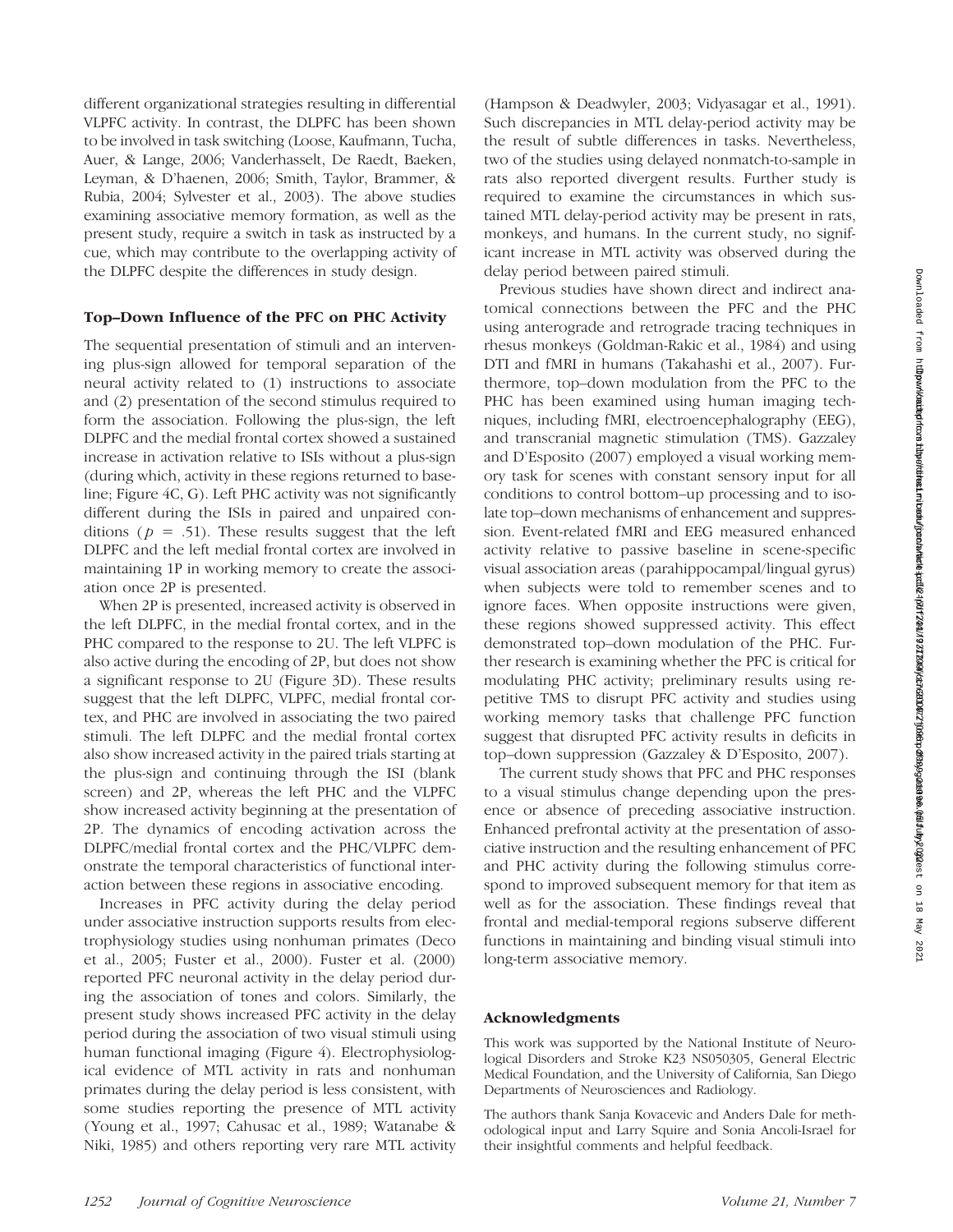Reprint requests should be sent to James B. Brewer, Human Memory Laboratory, 8950 Villa La Jolla Drive C212, La Jolla, CA 92037, or via e-mail: jbrewer@ucsd.edu.

#### REFERENCES

- Blumenfeld, R. S., & Ranganath, C. (2006). Dorsolateral prefrontal cortex promotes long-term memory formation through its role in working memory organization. Journal of Neuroscience, 26, 916–925.
- Blumenfeld, R. S., & Ranganath, C. (2007). Prefrontal cortex and long-term memory encoding: An integrative review of findings from neuropsychology and neuroimaging. Neuroscientist, 13, 280–291.
- Brewer, J. B., Zhao, Z., Desmond, J. E., Glover, G. H., & Gabrieli, J. D. (1998). Making memories: Brain activity that predicts how well visual experience will be remembered. Science, 281, 1185–1187.
- Cahusac, P. M. B., Miyashita, Y., & Rolls, E. T. (1989). Responses of hippocampal formation neurons in the monkey related to delayed spatial response and object-place memory tasks. Behavioral Brain Research, 33, 299–240.
- Cox, R. W. (1996). AFNI: Software for analysis and visualization of functional magnetic resonance neuroimages. Computers and Biomedical Research, 29, 162–173.
- Dale, A. M. (1999). Optimal experimental design for event-related fMRI. Human Brain Mapping, 8, 109–114.
- Dale, A. M., & Buckner, R. L. (1997). Selective averaging of rapidly presented individual trials using fMRI. Human Brain Mapping, 5, 329–340.
- Daselaar, S. M., Rice, H. J., Greenberg, D. L., Cabeza, R., LaBar, K. S., & Rubin, D. C. (2007). The spatiotemporal dynamics of autobiographical memory: Neural correlates of recall, emotional intensity, and reliving. Cerebral Cortex, 18, 217–229.
- Davachi, L., Mitchell, J. P., & Wagner, A. D. (2003). Multiple routes to memory: Distinct medial temporal lobe processes build item and source memories. Proceedings of the National Academy of Sciences, U.S.A., 100, 2157–2162.
- Davachi, L., & Wagner, A. D. (2002). Hippocampal contributions to episodic encoding: Insights from relational and item-based learning. Journal of Neurophysiology, 88, 982–990.
- Deco, G., Ledberg, A., Almeida, R., & Fuster, J. (2005). Neural dynamics of cross-modal and cross-temporal associations. Experimental Brain Research, 166, 325–336.
- Dickerson, B. C., Miller, S. L., Greve, D. N., Dale, A. M., Albert, M. S., Schacter, D. L., et al. (2007). Prefrontal– hippocampal–fusiform activity during encoding predicts intraindividual differences in free recall ability: An event-related functional–anatomic MRI study. Hippocampus, 17, 1060–1070.
- Dolan, R. J., & Fletcher, P. C. (1997). Dissociating prefrontal and hippocampal function in episodic memory encoding. Nature, 388, 582–585.
- Eichenbaum, H., Yonelinas, A. P., & Ranganath, C. (2007). The medial temporal lobe and recognition memory. Annual Review of Neuroscience, 30, 123–152.
- Fuster, J. M., Bodner, M., & Kroger, J. K. (2000). Cross-modal and cross-temporal association in neurons of frontal cortex. Nature, 405, 347–351.
- Gazzaley, A., & D'Esposito, M. (2007). Top–down modulation and normal aging. Annals of the New York Academy of Sciences, 1097, 67–83.
- Gold, J. J., Smith, C. N., Bayley, P. J., Shrager, Y., Brewer, J. B., Stark, C. E. L., et al. (2006). Item memory, source memory, and the medial temporal lobe: Concordant findings from fMRI and memory-impaired patients. Proceedings of the National Academy of Sciences, U.S.A., 103, 9351–9356.
- Goldman-Rakic, P. S., Selemon, L. D., & Schwartz, M. L. (1984). Dual pathways connecting the dorsolateral prefrontal cortex with the hippocampal formation and parahippocampal cortex in the rhesus monkey. Neuroscience, 12, 719–743.
- Habib, R., Nyberg, L., & Tulving, E. (2003). Hemispheric asymmetries of memory: The HERA model revisited. Trends in Cognitive Sciences, 7, 241–245.
- Hampson, R. E., & Deadwyler, S. A. (2003). Temporal firing characteristics and the strategic role of subicular neurons in short-term memory. Hippocampus, 13, 529–541.
- Henke, K., Buck, A., Weber, B., & Wieser, H. G. (1997). Human hippocampus establishes associations in memory. Hippocampus, 7, 249–256.
- Kirwan, C. B., & Stark, C. E. (2004). Medial temporal lobe activation during encoding and retrieval of novel face–name pairs. Hippocampus, 14, 919–930.
- Law, J. R., Flanery, M. A., Wirth, S., Yanike, M., Smith, A. C., Frank, L. M., et al. (2005). Functional magnetic resonance imaging activity during the gradual acquisition and expression of paired-associate memory. Journal of Neuroscience, 25, 5720–5729.
- Loose, R., Kaufmann, C., Tucha, O., Auer, D. P., & Lange, K. W. (2006). Neural networks of response shifting: Influence of task speed and stimulus material. Brain Research, 1090, 146–155.
- Meltzer, J. A., & Constable, R. T. (2005). Activation of human hippocampal formation reflects success in both encoding and cued recall of paired associates. Neuroimage, 24, 384–397.
- Murray, L. J., & Ranganath, C. (2007). The dorsolateral prefrontal cortex contributes to successful relational memory encoding. *Journal of Neuroscience*, 27, 5515–5522.
- Pihlajamaki, M. H., Tanila, H., Hanninen, T., Kononen, M., Mikkonen, M., Jalkanen, V., et al. (2003). Encoding of novel picture pairs activates the perirhinal cortex: An fMRI study. Hippocampus, 13, 67–80.
- Prince, S. E., Daselaar, S. M., & Cabeza, R. (2005). Neural correlates of relational memory: Successful encoding and retrieval of semantic and perceptual associations. Journal of Neuroscience, 25, 1203–1210.
- Rombouts, S. A., Machielsen, W. C., Witter, M. P., Barkhof, F., Lindeboom, J., & Scheltens, P. (1997). Visual association encoding activates the medial temporal lobe: A functional magnetic resonance imaging study. Hippocampus, 7, 594–601.
- Rossion, B., & Pourtois, G. (2004). Revisiting Snodgrass and Vanderwart's object pictorial set: The role of surface detail in basic-level object recognition. Perception, 33, 217–236.
- Schluppeck, D., Curtis, C. E., Glimcher, P. W., & Heeger, D. J. (2006). Sustained activity in topographic areas of human posterior parietal cortex during memory-guided saccades. Journal of Neuroscience, 26, 5098–5108.
- Smith, A. B., Taylor, E., Brammer, M., & Rubia, K. (2004). Neural correlates of switching set as measured in fast, event-related functional magnetic resonance imaging. Human Brain Mapping, 21, 247–256.
- Sperling, R., Chua, E., Cocchiarella, A., Rand-Giovannetti, E., Poldrack, R., Schacter, D. L., et al. (2003). Putting names to faces: Successful encoding of associative memories activates the anterior hippocampal formation. Neuroimage, 20, 1400–1410.